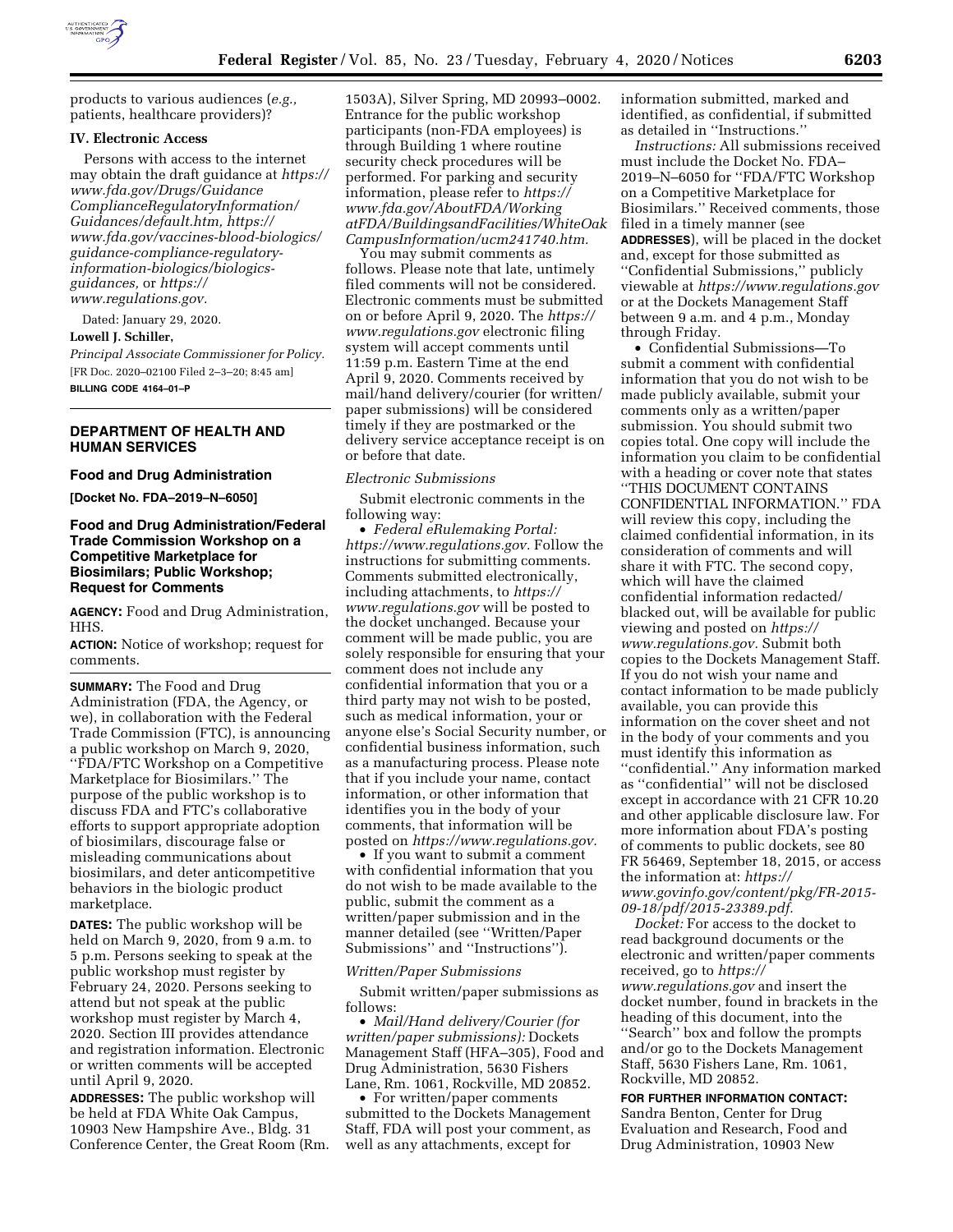Hampshire Ave., Bldg. 75, Rm. 6522, Silver Spring, MD 20993–0002, 301– 796–1042, email: *[sandra.benton@](mailto:sandra.benton@fda.hhs.gov) [fda.hhs.gov.](mailto:sandra.benton@fda.hhs.gov)* 

# **SUPPLEMENTARY INFORMATION:**

### **I. Background**

FDA, in collaboration with FTC, is announcing the following public workshop entitled ''FDA/FTC Workshop on a Competitive Marketplace for Biosimilars.'' The purpose of the public workshop is to discuss FDA and FTC's collaborative efforts to support appropriate adoption of biosimilars, discourage false or misleading communications about biosimilars, and deter anticompetitive behaviors in the biologic product marketplace.

FDA, an agency within the U.S. Department of Health and Human Services, protects the public health by assuring the safety, effectiveness, and security of human and veterinary drugs, vaccines, and other biological products for human use, and medical devices. The Agency is also responsible for the safety and security of our nation's food supply, cosmetics, dietary supplements, and products that emit electronic radiation, and for regulating tobacco products. Congress has given FDA, as part of the Agency's mission to promote and protect the public health, responsibility for implementing laws intended to strike a balance between encouraging and rewarding innovation in drug and biological product development and facilitating robust and timely market competition for drugs and biological products.

FDA regulates biological products under the Public Health Service Act (PHS Act) (see 42 U.S.C. 262) and the Food, Drug, and Cosmetic Act (21 U.S.C. 355). This includes review and approval of biosimilar and interchangeable products pursuant to an abbreviated licensure pathway added to the PHS Act in the Biologics Price Competition and Innovation Act of 2009 (BPCI Act),1 which allows an applicant seeking licensure of a proposed biosimilar or interchangeable product to leverage FDA's previous determination of safety and effectiveness for a reference product licensed under section 351(a) of the PHS Act provided the sponsor can demonstrate that the biosimilar or interchangeable product meets the statutory standards for approval. The BPCI Act was enacted with the intent to balance innovation and consumer

interests.2 FDA has and will continue to play a critical role in facilitating increased access to biosimilars, by supporting robust and timely competition through, among other things, the efficient review of applications for biosimilar and interchangeable products, which in turn may help enhance patient access and reduce cost burdens on patients and our healthcare system, in addition to helping to ensure the United States remains a driving force in medical innovation. Part of that role includes helping to ensure communication of truthful, nonmisleading, and balanced information about biological products, through FDA's oversight of prescription drug labeling and advertisements by drug manufacturers, packers and distributors and those acting on their behalf, and through FDA's own communications. This workshop will help to advance these important FDA priorities.

FTC is an independent agency charged by Congress with protecting the interests of consumers by enforcing competition and consumer protection laws. (See Federal Trade Commission Act, 15 U.S.C. 41–58.) It exercises primary responsibility for civil antitrust enforcement in the pharmaceutical industry. (For a summary of FTC's antitrust actions in the pharmaceutical industry, see *[https://www.ftc.gov/](https://www.ftc.gov/system/files/attachments/competition-policy-guidance/overview_pharma_june_2019.pdf)  [system/files/attachments/competition](https://www.ftc.gov/system/files/attachments/competition-policy-guidance/overview_pharma_june_2019.pdf)[policy-guidance/overview](https://www.ftc.gov/system/files/attachments/competition-policy-guidance/overview_pharma_june_2019.pdf)*\_*pharma*\_ *june*\_*[2019.pdf.](https://www.ftc.gov/system/files/attachments/competition-policy-guidance/overview_pharma_june_2019.pdf)*) FTC also protects consumers by enforcing laws and rules that promote truth in advertising and fair business practices. FTC has substantial experience evaluating the generic drug and biosimilar marketplaces.

FTC vigorously promotes competition in the healthcare industry through enforcement, study, and advocacy. Competition in healthcare markets benefits consumers by helping to: (1) Control costs and prices; (2) improve quality of care; (3) promote innovative products, services, and delivery models; and (4) expand access to healthcare goods and services. One of the FTC's long-standing core missions is to ensure advertising is truthful and not misleading. This allows consumers to make well-informed decisions about how best to use their resources and promotes the efficient functioning of market forces by encouraging the dissemination of accurate information. As addressed below, this proposed workshop is consistent with these FTC priorities.

As the marketplace of biological products continues to expand and evolve, FDA and FTC expect an increase in promotional activities involving reference products and biosimilar and interchangeable products. FDA, in collaboration with FTC, supports and encourages competitive markets for biological products. Supporting a competitive marketplace for biological products including biosimilar and interchangeable products, is essential for patient access to medicines and reducing healthcare costs. Biological products play a critical role in the treatment of many serious illnesses, including rare genetic disorders, autoimmune diseases, and cancer. For many of these conditions, there are no treatment alternatives other than biological products.

Both FDA and FTC have serious concerns about false or misleading communications regarding reference products and biosimilar or interchangeable products, and the potential negative effects of such communications on public health and competition. False or misleading comparisons of reference products and biosimilar or interchangeable products may constitute unfair or deceptive practices that undermine confidence in biosimilar and interchangeable products. Both agencies want to ensure that healthcare professionals and patients receive truthful and nonmisleading information about biological products.

This public workshop is a component of FDA's broader effort to facilitate the growth of a competitive market for biological products. In July 2018, FDA issued its *Biosimilars Action Plan* (see *[https://www.fda.gov/media/114574/](https://www.fda.gov/media/114574/download) [download\),](https://www.fda.gov/media/114574/download)* which focuses on four areas of FDA activities: (1) Improving the efficiency of the biosimilar and interchangeable product development and approval process; (2) maximizing scientific and regulatory clarity for the biosimilar product development community; (3) developing effective communications to improve understanding of biosimilars among patients, clinicians, and payors; and (4) supporting market competition by reducing gaming of FDA requirements or other attempts to unfairly delay competition. This joint FDA and FTC workshop furthers the activities set forth in the Biosimilars Action Plan.

# **II. Topics for Discussion at the Public Workshop**

FDA and FTC are holding this public workshop to engage with stakeholders about certain aspects of a competitive market for biological products,

<sup>1</sup>Sections 7001 through 7003 of the Patient Protection and Affordable Care Act (ACA) (Pub. L. 111–148). See also Biosimilars Action Plan, *[https://](https://www.fda.gov/media/114574/download)  [www.fda.gov/media/114574/download.](https://www.fda.gov/media/114574/download)* 2 *Id., section 7001(b) of the ACA.*